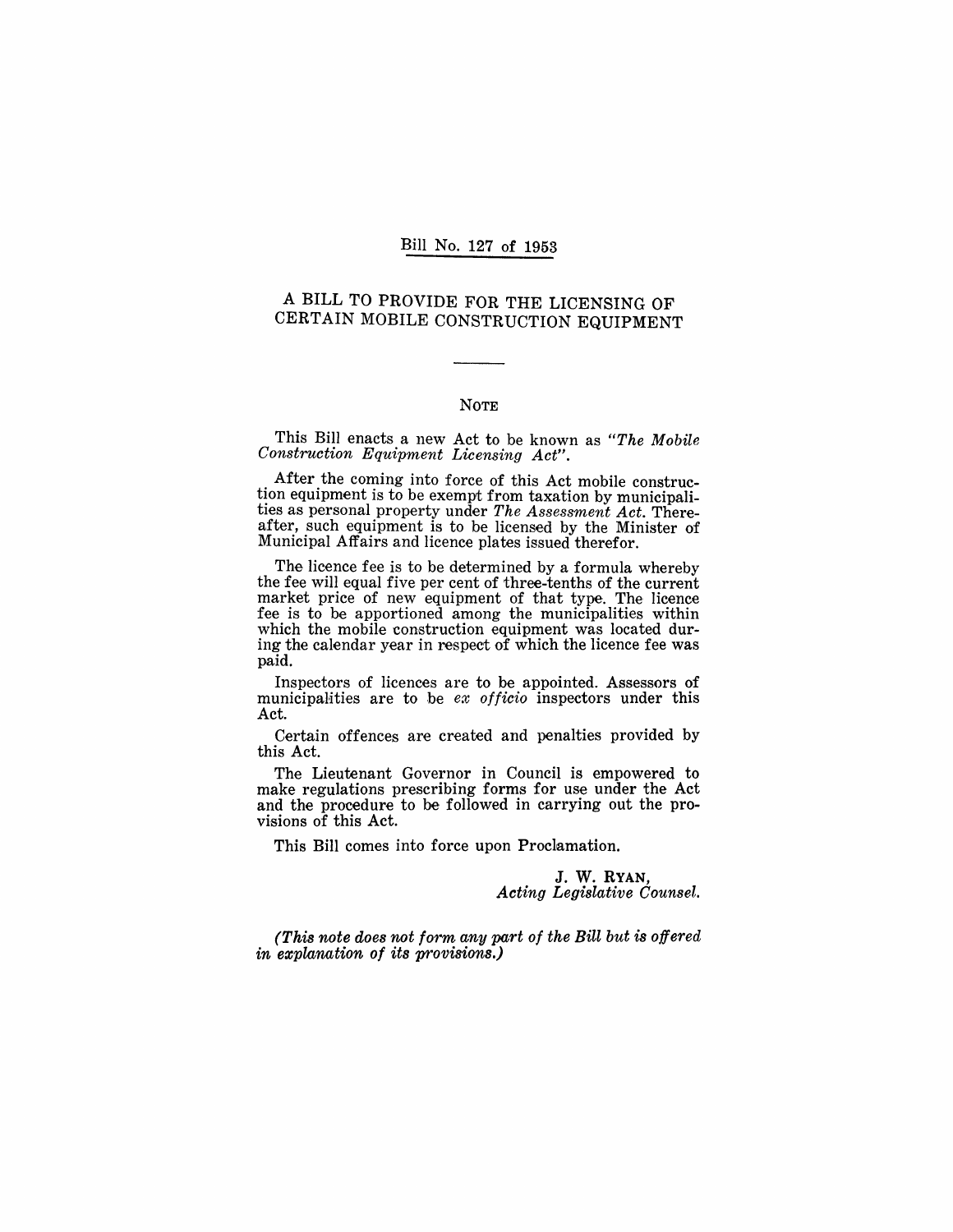# **BILL**

#### No, 127 of 1953

#### An Act to Provide for the Licensing of Certain Mobile Construction Equipment

#### *(Assented to* , 1953)

**HER** MAJESTY, by and with the advice and consent of the Legislative Assembly of the Province of. Alberta, enacts as follows:

**1.** This Act may be cited as *"The Mobile Construction* Short title *Equipment Licensing Act",* 

**2.** In this Act, unless the context otherwise requires, Interpreta-

- (a) "construction work" means the operations required "construction" for excavating or for the construction or maintan,  $\frac{1}{2}$  tion work" for excavating or for the construction or maintenance of a road, sidewalk, bridge, culvert, dam, drainage system, irrigation system, airport, pipe line, power line, railway grade or other works of like nature;
- (b) "licence" means a licence issued pursuant to the "licence" provisions of this Act;
- (c) "Minister" means the Minister of Municipal Af- "Minister" fairs;
- (d) "mobile construction equipment" means mobile "mobile conmachinery and equipment, which is used or which struction equipment" may be used in the actual performance of construction work, and without restricting the generality of the foregoing, includes
	- (i) gravel crushers, conveyances for construction material other than trucks licensed under The *Vehicles and Highway Traffic Act* or *The Public Service Vehicles Act,* tractors, bulldozers, graders, piledrivers, power shovels, draglines, packers, plows, scrapers, concrete mixers, and
	- (ii) mobile bunk, cooking and dining houses used for the purpose of serving the personnel engaged in the performance of construction work;
- (e) "municipality" means a town, a village, a munici- "municipal district, a county, an improvement district or a pality special area;
- $(f)$  "owner" means the person who is in legal pos- "owner" session of mobile construction equipment;
- $(g)$  "person" includes a partnership or corporation. "person"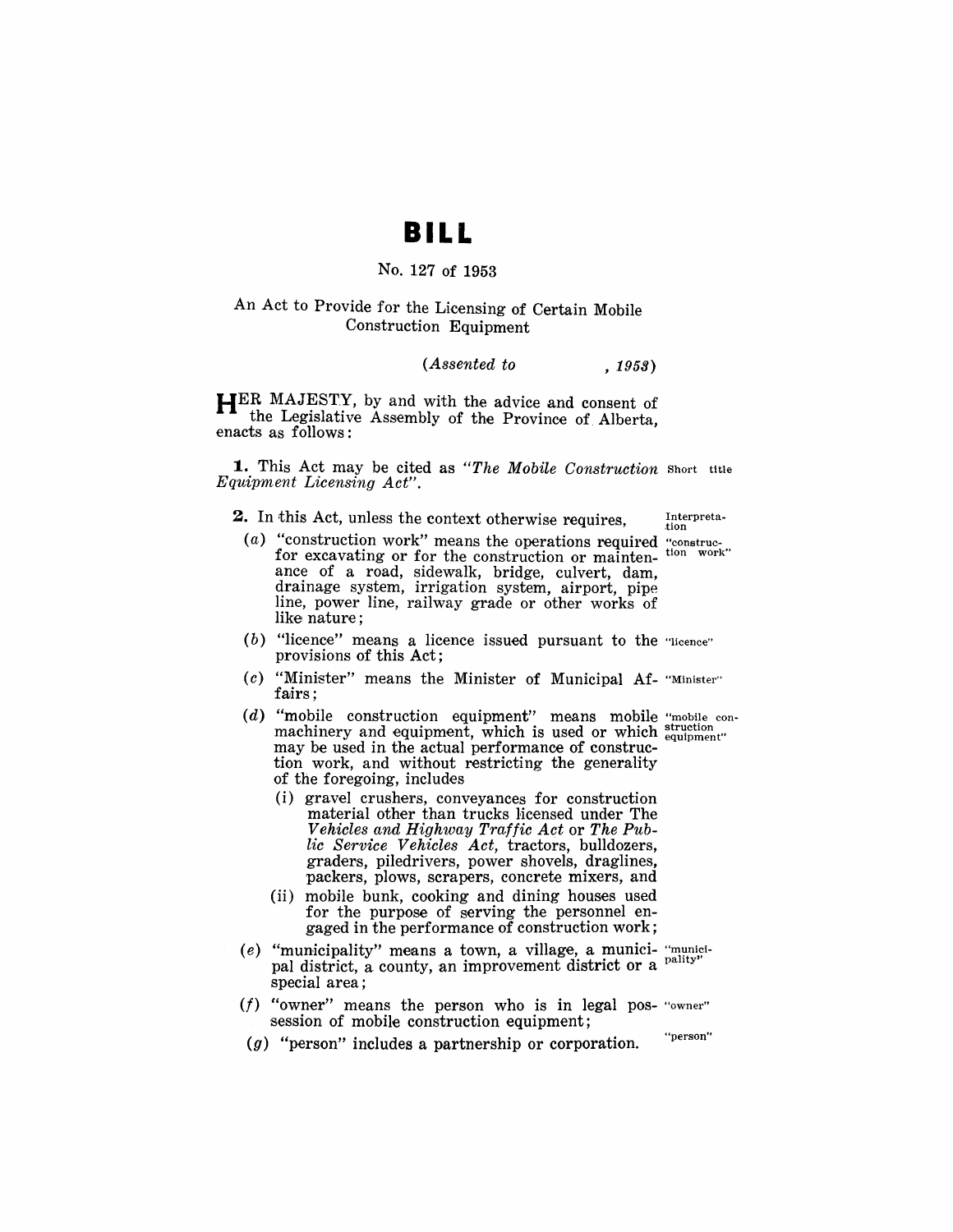Licensing of 3. A person who is the owner of mobile construction mobile con-<br>equipment this Act before be performs any construction work with this Act before he performs any construction work with such equipment.

Exemption 4. Upon the coming into force of this Act mobile con-<br>from assessment and struction equipment shall be exempt from assessment and  $\sum_{n=1}^{\text{from assets}}$  struction equipment shall be exempt from assessment and  $\max$  and taxation pursuant to The Assessment Act. taxation pursuant to *The Assessment Act*.

Exemption from provisions of Act

5. This Act does not apply in the case of mobile construction equipment owned by

- (a) the Government of Canada or the Provincial Government, or
- (b) a municipality where it is used solely for work within that municipality.

Application<br>for licence

6. (1) A person who is the owner of mobile construction equipment may apply to the Minister for a licence under this Act.

(2) The application shall be accompanied by an affidavit stating, with respect to each unit of mobile construction equipment owned by the applicant,

- $(a)$  the name, description and serial number, if any, of each unit,
- $(b)$  the sale price at which a new unit of similar specifications is quoted at current market prices.

Calculation  $\sigma$ .  $\sigma$ . (1) Upon receipt of an application and accompanying affidavit the Minister shall calculate the annual licence fee for each unit

- (a) by determining the sale price at which a new unit of similar specifications is quoted at current market prices,
- $(b)$  by calculating the amount of three-tenths of the sale price determined pursuant to clause  $(a)$ ,
- (c) by computing five per cent of the amount calculated pursuant to clause (b).

(2) Upon payment of the amount computed pursuant to clause  $(c)$  of subsection  $(1)$ , the Minister shall issue a licence to the owner of the mobile construction equipment.

Expiration of licence

(3) A licence issued under this Act expires on the thirty-first day of December in the year in which the licence is issued.

Licence plate  $\, 8. \, (1)$  A licence plate shall be issued by the Minister with each licence.

> (2) The licence plate shall be attached in a conspicuous place to the unit for which it is issued.

Licence plate  $(3)$  A licence plate shall not be transferred from one not to be transferred unit to another.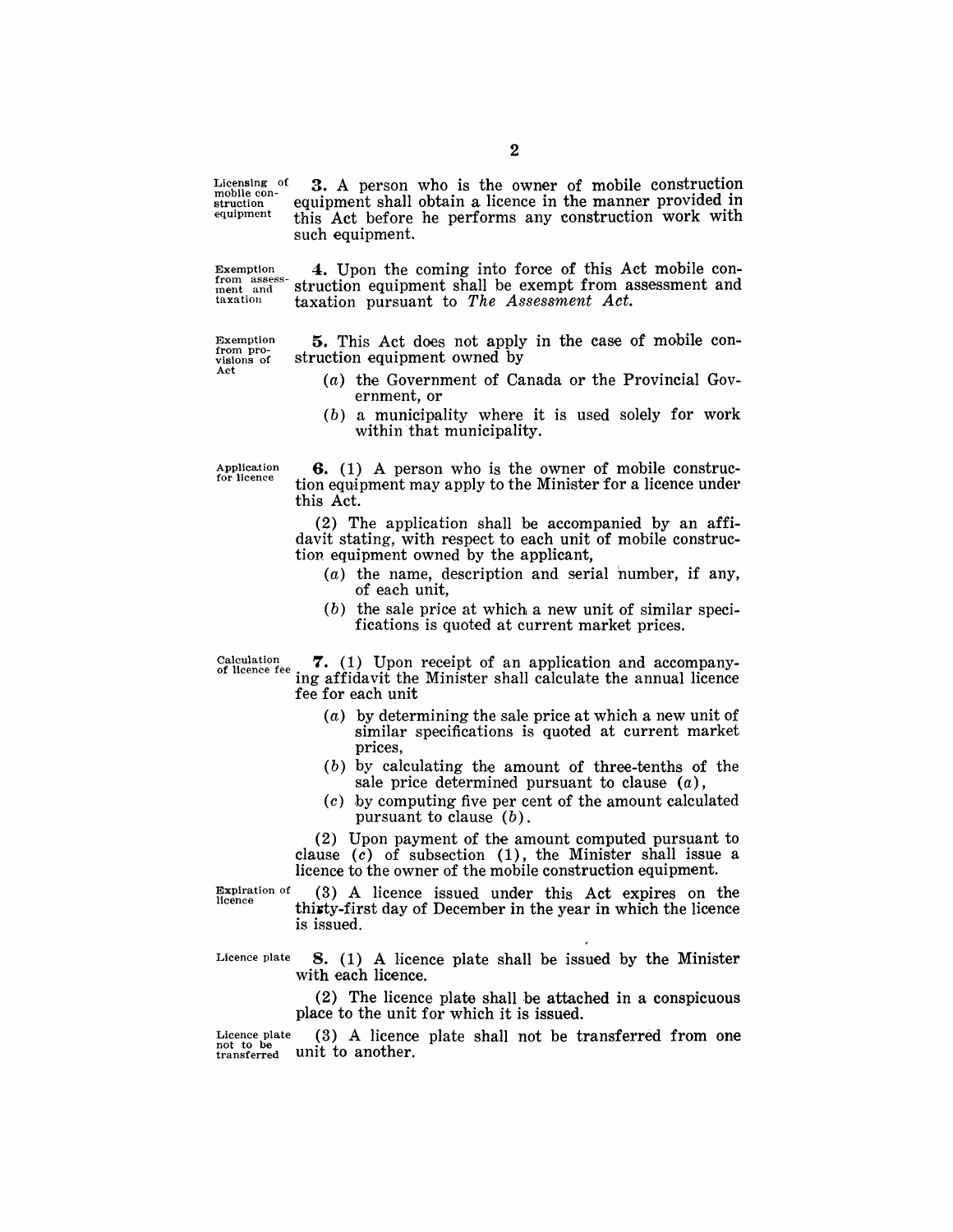- **9.** (1) The owner of mobile construction equipment, Duties of either himself or through his agent in charge of the equip- mobile con-<br>ment, ment,  $(a)$  shall keep and maintain a complete record in each equipment
	- calendar year of the number of days each unit of equipment, for which a licence has issued at any time in that year, has been in each municipality in that year both before and after the issuance of the licence, whether or not such unit was in use or in storage in the municipality,
	- (b) on or before the thirty-first day of December in each year, shall make a return to the Minister, in such form as he may prescribe, showing the number of days in that year a licensed unit of equipment was in each municipality, whether or not such unit was in actual use,
	- (c) within twenty-four hours of commencing construction work in a municipality, in writing, shall notify
		- (i) the Department of Municipal Affairs in the case of an improvement district, or
		- (ii) the special areas board in the case of a special area, or
		- (iii) the secretary-treasurer of any other municipality,

that he has within the municipality for construction work purposes each unit of mobile construction equipment set out in the notification,

(d) in writing, shall notify the officials referred to in clause  $(c)$  of any withdrawals or additions of units from or into the municipality, as the case may be,

(2) For the purposes of subsection (1) reference to a unit of mobile construction equipment shall be made by stating

- (a) the name or type of the unit of equipment, and
- (b) the number of the licence issued therefor pursuant to this Act.

**10.** As soon as may be in each year, the Minister shall Division of somble the noturn made to him for the procedure wear in licence fees assemble the return made to him for the preceding year in respect of each unit of equipment pursuant to clause  $(b)$  of subsection (1) of section 9, and according to the returns shall

- (a) determine the total number of days a unit was in all municipalities,
- (b) divide ninety-five per cent of the amount of the licence fee received by him pursuant to section 7 by the total number of days a unit was in all municipalities,
- (c) compute the number days a unit was in each municipality,
- (d) pay to a municipality covered by the returns the amount arrived at by multiplying the result obtained pursuant to clause  $(b)$  by the number of days the unit was in that municipality,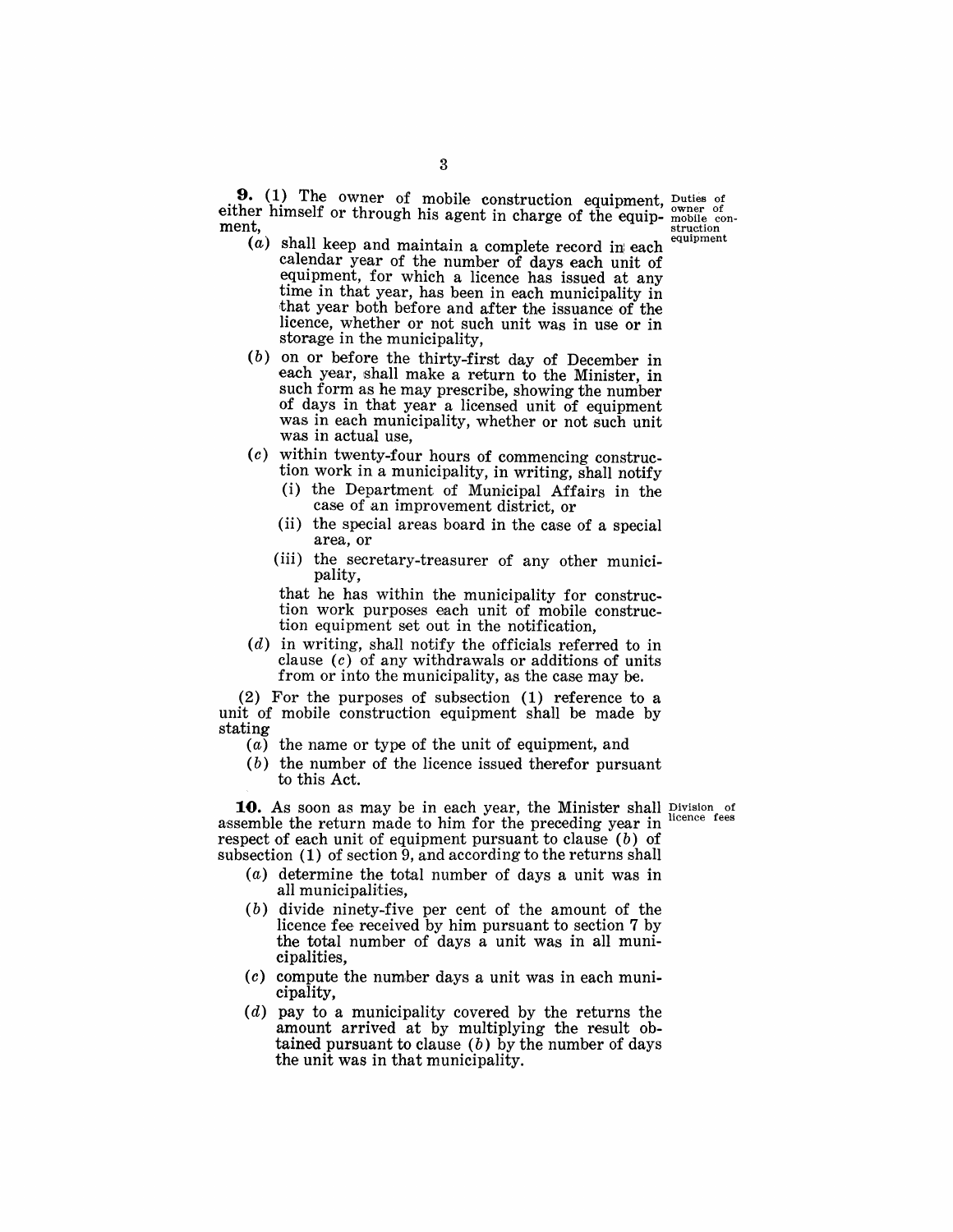Regulations

**11.** The Lieutenant Governor in Council may make regulations not inconsistent with the provisions of this Act prescribing the procedure to be followed and the forms to he used in carrying out any of the provisions of this Act.

Offences and penalties **12. A** person

- (a) who gives false information in his application for a licence under this Act, or
- (b) who after having been issued with a licence plate attaches the licence plate to a unit for which it was not issued,

is guilty of an offence and liable on summary conviction to a fine not exceeding one hundred dollars and costs and in default of payment to imprisonment for a term not exceeding thirty days.

**Inspectors** 

**13.** (1) The Minister may appoint persons as inspectors of mobile construction equipment licences who shall have such duties as may be assinged to them by the Minister.

(2) The assessor of a municipality shall be *ex officio* an inspector of mobile construction equipment licences under this Act.

 $(3)$  An inspector of mobile construction equipment licences may inspect mobile construction equipment for the purpose of ascertaining whether or not the equipment or any unit thereof is duly licensed.

Inspection of equipment

**14.** (1) Every person who is the owner or who has the control or management of mobile construction equipment shall permit an inspector to inspect and examine the equipment at any reasonable time during the day and shall furnish such information as the inspector may require.

Penalty for failure to<br>allow inspection

- $(2)$  A person
- $(a)$  who fails to comply with the provisions of subsection (1), or
- (b) who knowingly makes a false statement to an inspector,

is guilty of an offence and liable on summary conviction to a fine not exceeding one hundred dollars and costs and in default of payment to imprisonment for a term not exceeding thirty days.

Penalty for<br>using unlicensed equipment

**15.** (1) A person

- $(a)$  who performs or attempts to perform construction work by the use of a unit of mobile construction equipment for which a licence has not been obtained, or
- $(b)$  who performs or attempts to perform construction work by the use of a unit of mobile construction equipment upon which a licence is not displayed,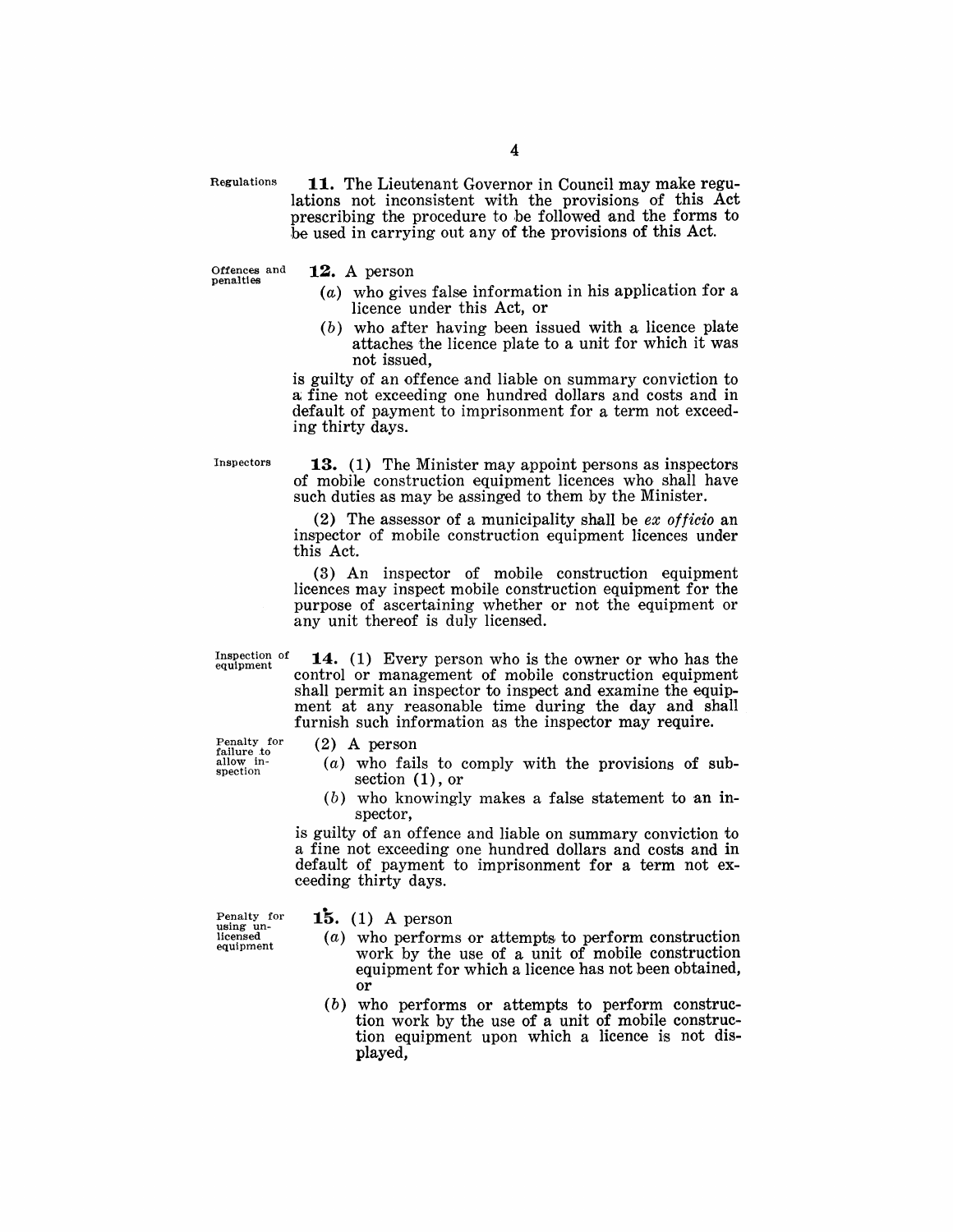is guilty of an offence and liable on summary conviction to a fine not exceeding one hundred dollars and costs and in default of payment to imprisonment for a term not exceeding thirty days.

(2) Where a person is convicted of an offence under Impoundsubsection  $(1)$ , the convicting magistrate or justice, in addi- $_{\text{equipment}}^{\text{ment of}}$ tion to any penalty imposed in respect of such offence, may order the impounding of the unit concerned in the commission of the offence for a period not exceeding sixty days.

**16.** (1) The expenses of the administration of this Act Appropriashall be paid out of such moneys as may be appropriated by the Legislative Assembly for the purposes of the Department of Municipal Affairs.

(2) Any surplus moneys from licence fees remaining Surplus with the Minister after the annual apportionment to municipalities pursuant to section 10 shall be paid into the General Revenue Fund of the Province.

**17.** This Act shall come into force on a date to be fixed Coming into by Proclamation of the Lieutenant Governor.